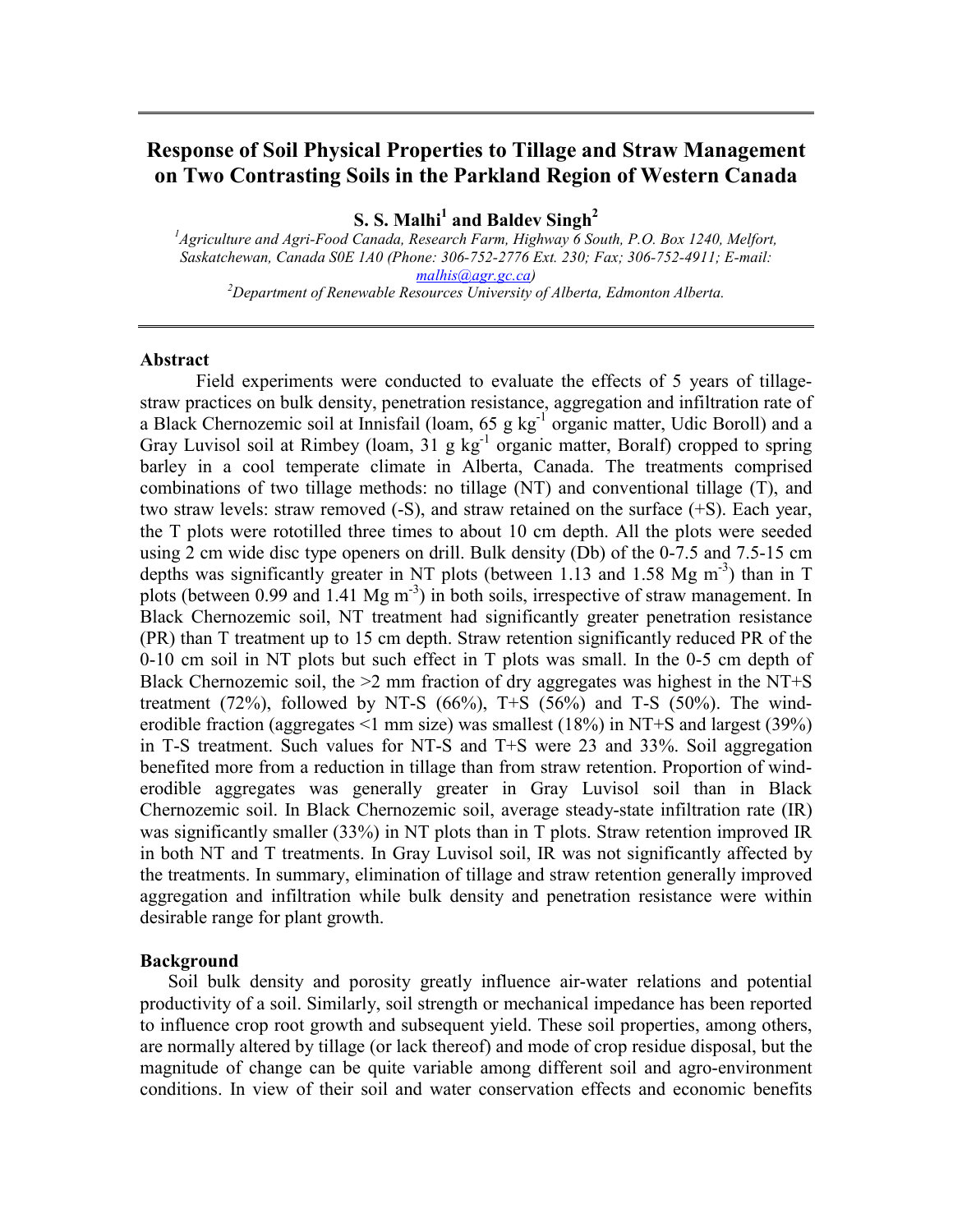(less fuel, equipment and labor requirements), reduced tillage or no-tillage systems are becoming very popular in the Prairie Provinces of Canada. Information on the long-term effects of different tillage-straw systems on soil physical properties, however, is not adequate for this region. The objective of this study was to quantify the effects of four tillage-straw management systems on soil physical behavior of two contrasting soils under barley after 5 years of imposing treatments in a subhumid temperate environment in western Canada.

### **Materials and Methods**

## *Tillage:*

NT: no tillage (direct seeding)

T: conventional tillage (rototilled to 10 cm depth, once in autumn and twice in spring)

## *Straw management:*

-S: straw-off (straw removed) +S: straw-on (chopped straw retained)

## *Black Chernozemic soil:*

Udic boroll at Innisfail, Alberta 65 g kg $^{-1}$  organic matter, loam, pH 7.0 Average growing season precipitation: 247 mm

## *Gray Luvisol soil:*

Boralf, at Rimbey, Alberta

31 g kg $^{-1}$  organic matter, loam, pH 7.0

Average growing season precipitation: 220 mm

### *Crop:*

Spring barley (May-August)

# **Results**

# *Soil Bulk Density (Figure 1)*

Bulk density (Db) of the 0-7.5 and 7.5-15 cm depths was significantly greater in NT plots (between 1.13 and 1.58 Mg m<sup>-3</sup>) than in T plots (between 0.99 and 1.41 Mg m<sup>-3</sup>) in both soils, irrespective of straw management.

### *Penetration Resistance (Figures 2 and 3)*

In Black Chernozemic soil, NT had significantly greater penetration resistance (PR) than T up to 15 cm depth, irrespective of whether straw was off or on. Straw retention significantly reduced PR of 0-10 cm soil in NT but such effect in T was small.

In Gray Luvisol soil, treatment effects on PR were generally similar to those in Black Chernozemic soil up to about 13-15 cm depth.

# *Soil Aggregation (Figures 4, 5, 6 and 7)*

In Black Chernozemic soil, the 0-5 cm depth of NT with straw treatment had maximum (72%) dry aggregates  $>2$  mm size, followed by NT without straw (66%), T with straw  $(56\%)$  and T without straw  $(50\%)$ .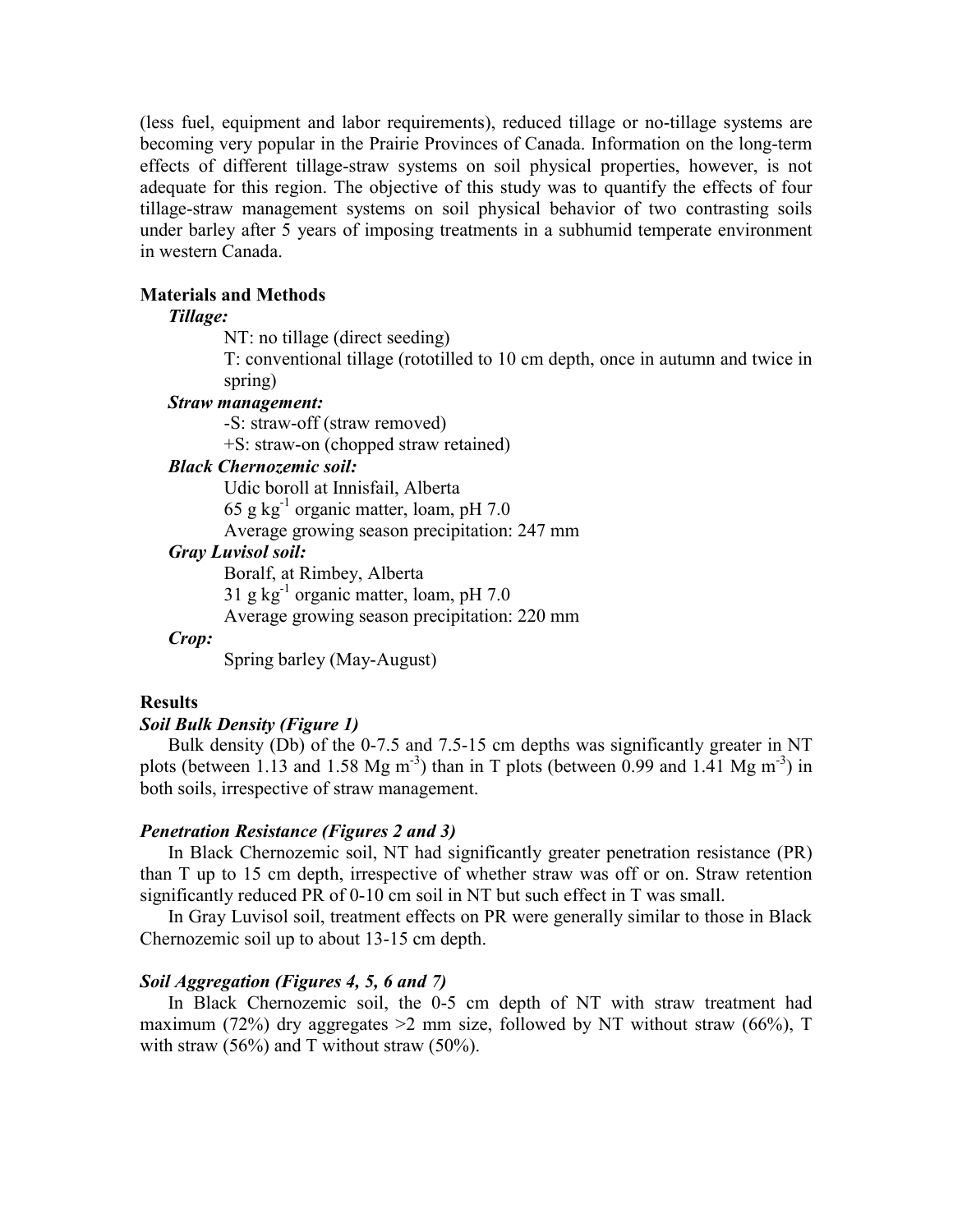Further the wind-erodible fraction of aggregates (<I mm size) was smallest (18%) in NT with straw and largest (39%) in T without straw treatment. Such values for NT without straw and T with straw were 23 and 33%, respectively.

Treatment effects on aggregation in Gray Luvisol soil were similar with generally greater proportion of aggregates in wind-erodible range than in Black Chernozemic soil. Beneficial effects of NT and straw retention were also reflected in mean weight diameter values.

#### *Water Infiltration (Figures 8 and 9)*

Average infiltration rate (1R) was 2.6 times greater in Black Chernozemic soil than in Gray Luvisol soil. In Black Chernozemic soil, IR was much higher in T, and straw improved IR in both NT and T. In Gray Luvisol soil, IR was not significantly affected by tillage-straw treatments.

#### **Conclusions**

No tillage increased bulk density and penetration resistance of soil. The changed values seemed to be within desirable limits for crop growth.

Aggregation was increased with no tillage, and was further increased with straw retention.

Straw retention increased infiltration rate of soil, but the infiltration rate decreased with no tillage.

In summary, soil physical conditions generally improved with elimination of tillage and straw retention.

Overall, Boroll (Black Chernozemic soil) was better than Boralf (Gray Luvisol soil) from a soil conservation perspective.

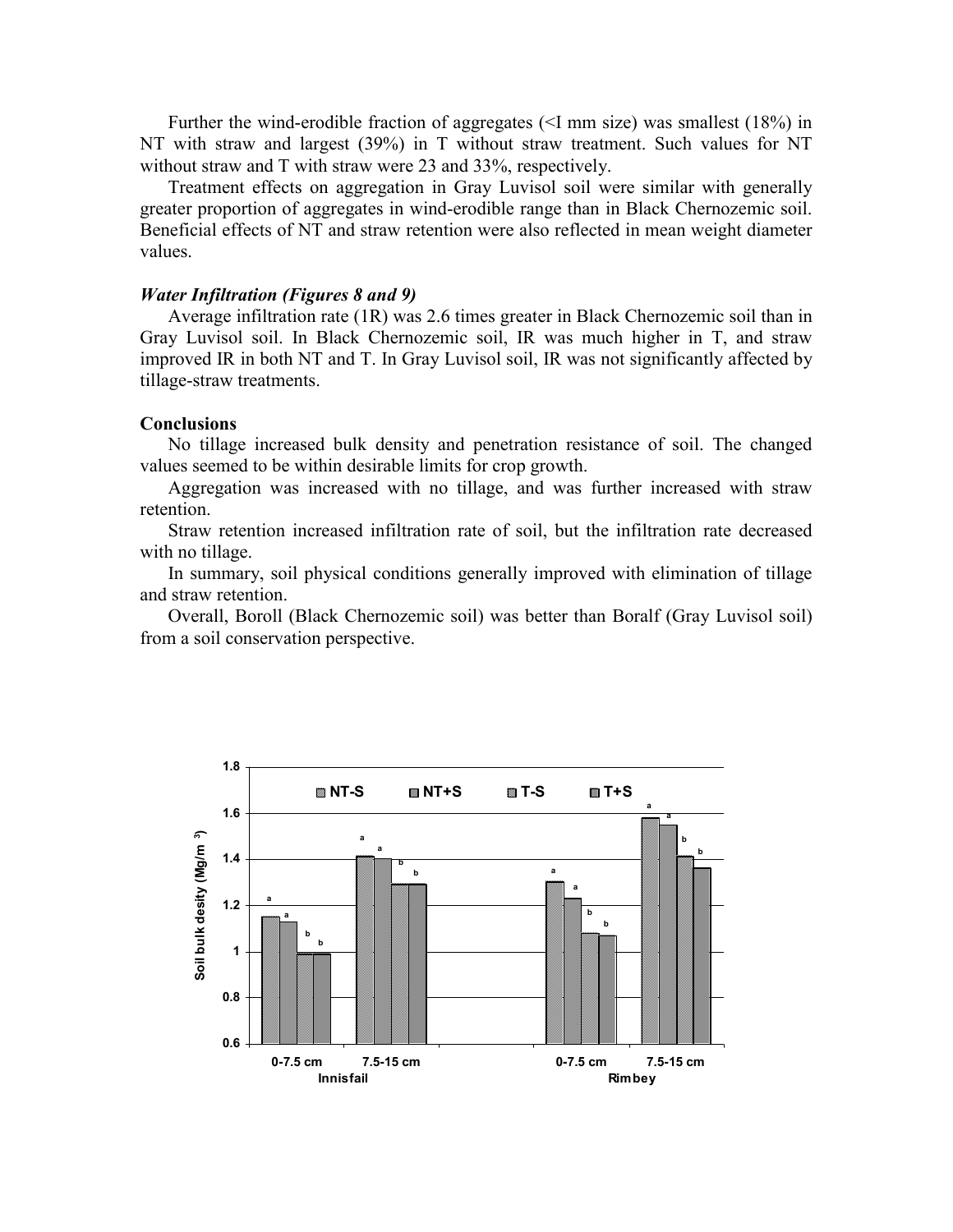**Figure 1. Effect of tillage and straw treatments on bulk density of soil at Innisfail (Black Chernozemic soil) and Rimbey (Gray Luvisol soil) in Alberta.** 



**Figure 2. Effect of tillage and straw treatments on penetration resistance of Black**  Chernozemic soil at Innisfail, Alberta (bars on x-axis refer to LSD<sub>0.05</sub> values at soil **depths).** 

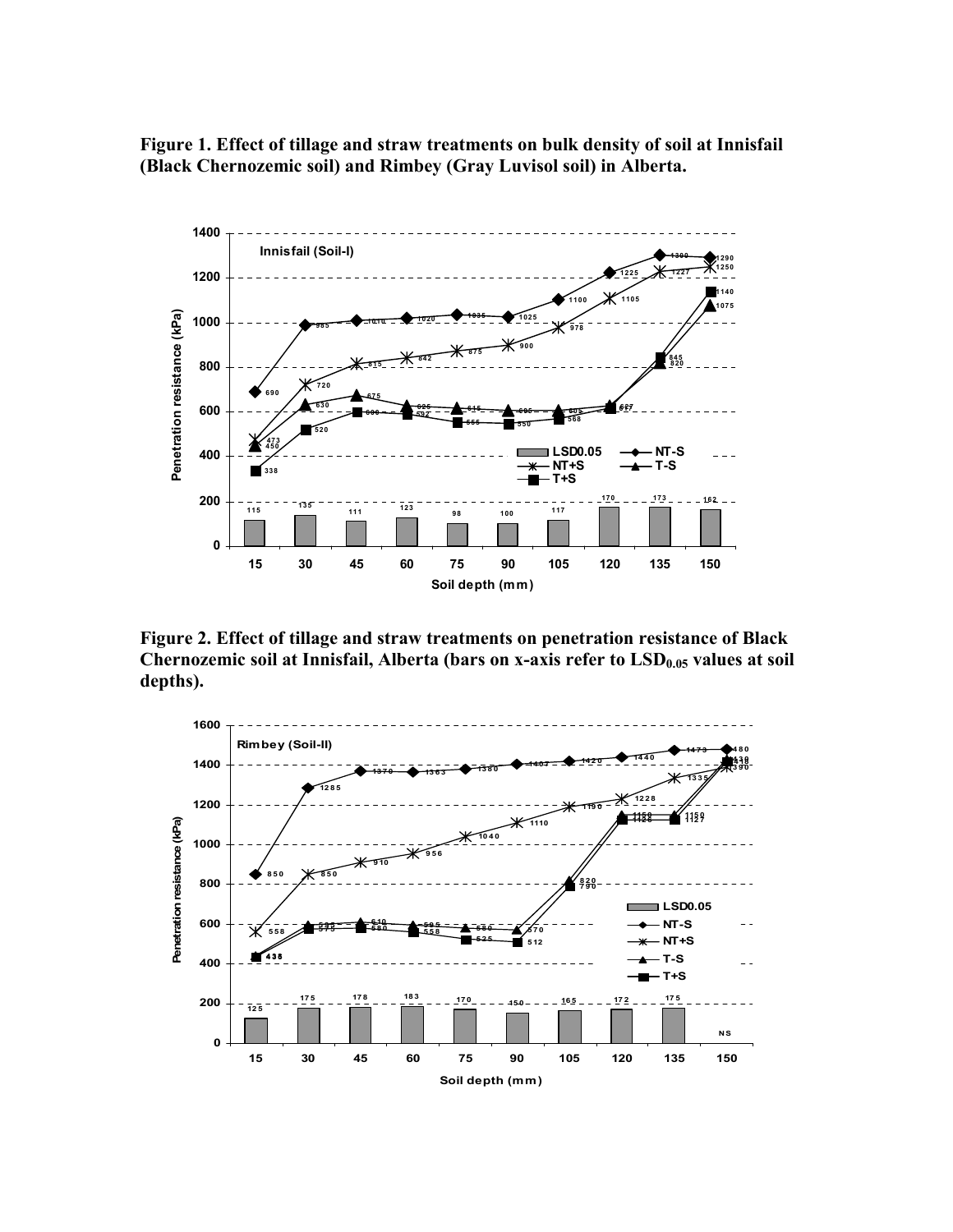



**Figure 4. Size distribution of dry aggregates in Black Chernozemic soil at Innisfail, Alberta.** 

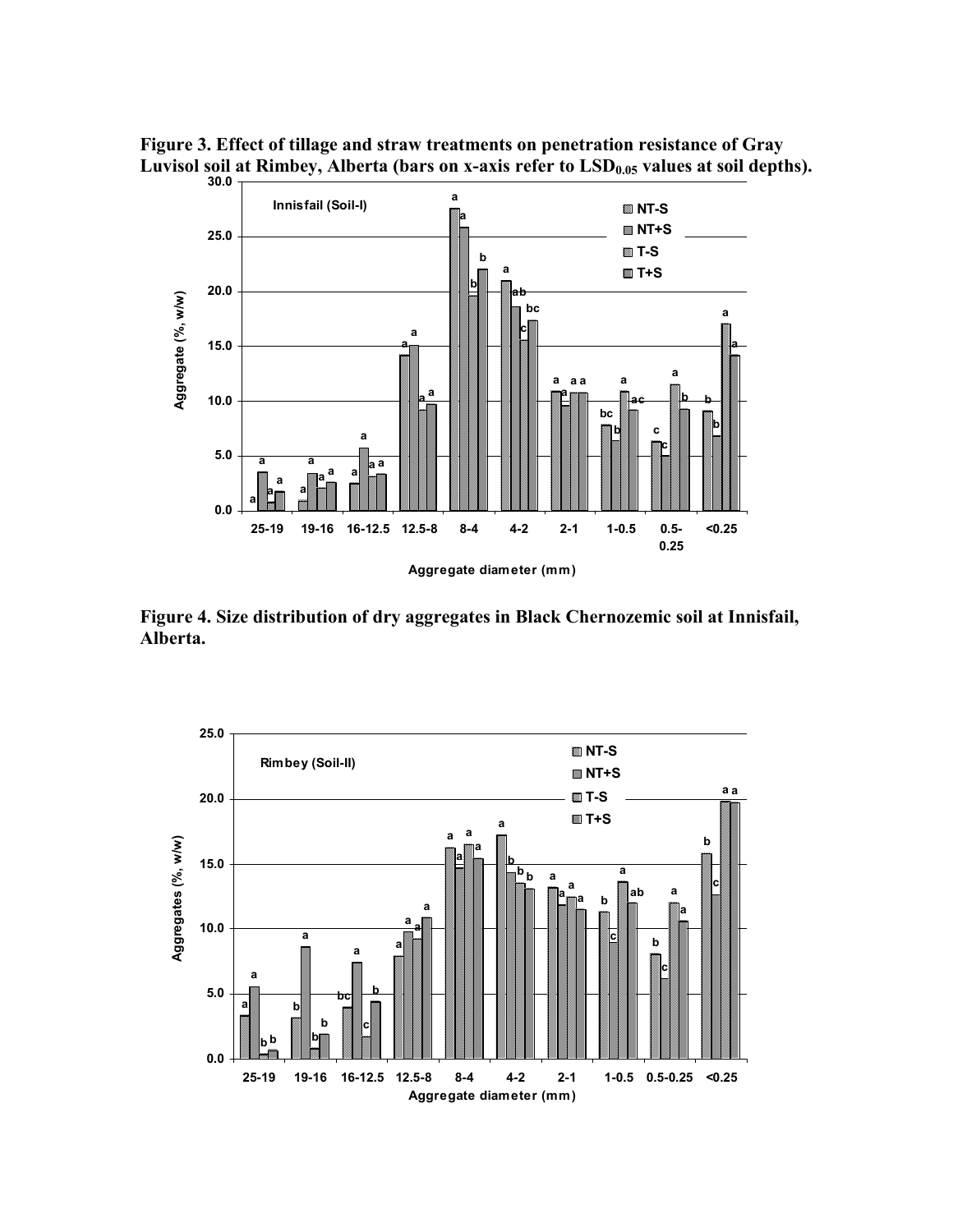

**Figure 5. Size distribution of dry aggregates in Gray Luvisol soil at Rimbey, Alberta.** 

**Figure 6. Distribution of wind-erodible aggregates (<1 mm) and aggregates not affected by the wind (>2 mm) in soil at Innisfail (Black Chernozemic soil) and Rimbey (Gray Luvisol soil) in Alberta.** 

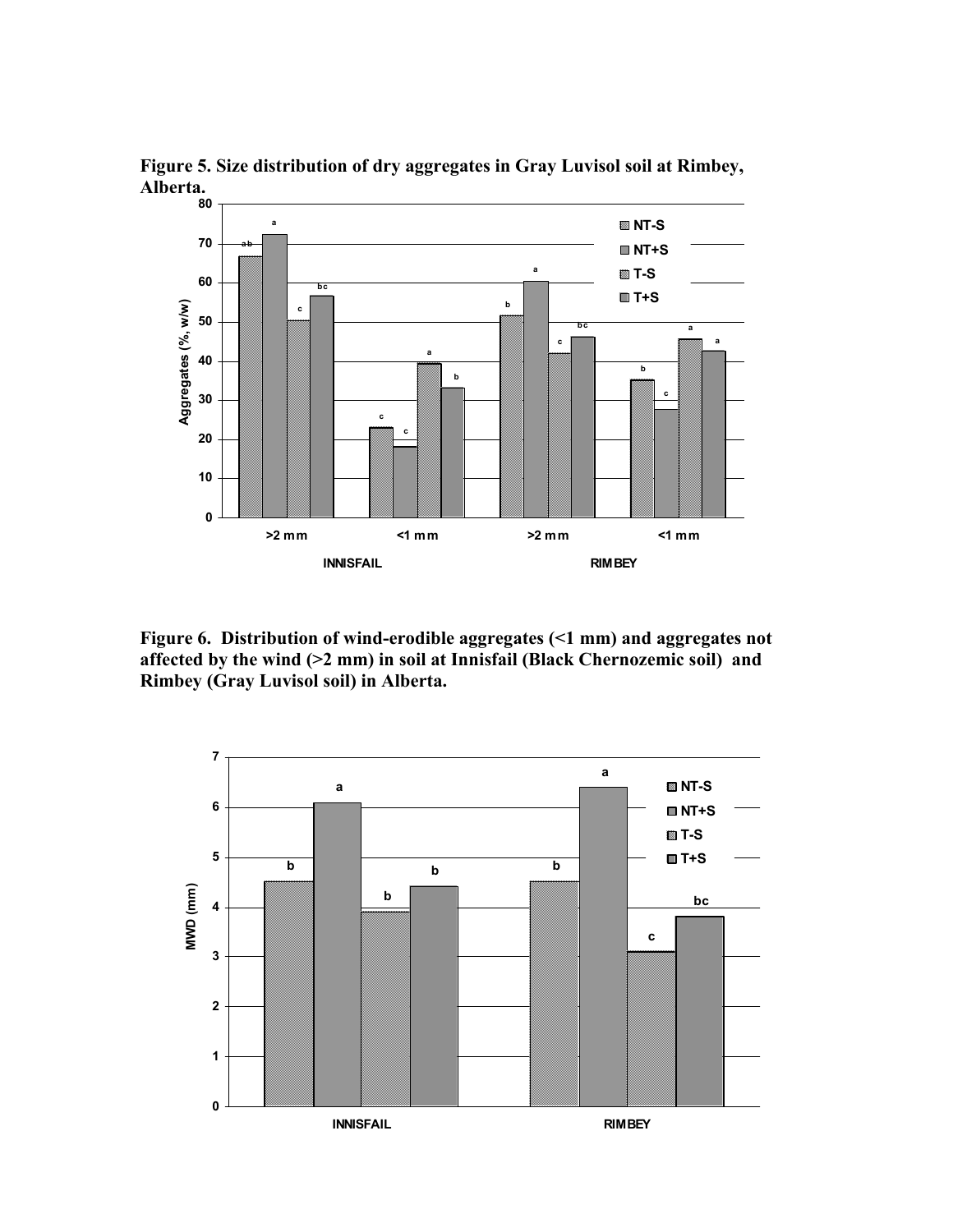

Figure 7. Mean weight diameter (MWD) of dry aggregates in soil at Innisfail (Black Ch 180.0  $\frac{1}{1000}$ 

**Figure 8. Infiltration rate of soil at Innisfail (Black Chernozemic soil) and Rimbey (Gray Luvisol soil) in Alberta.**